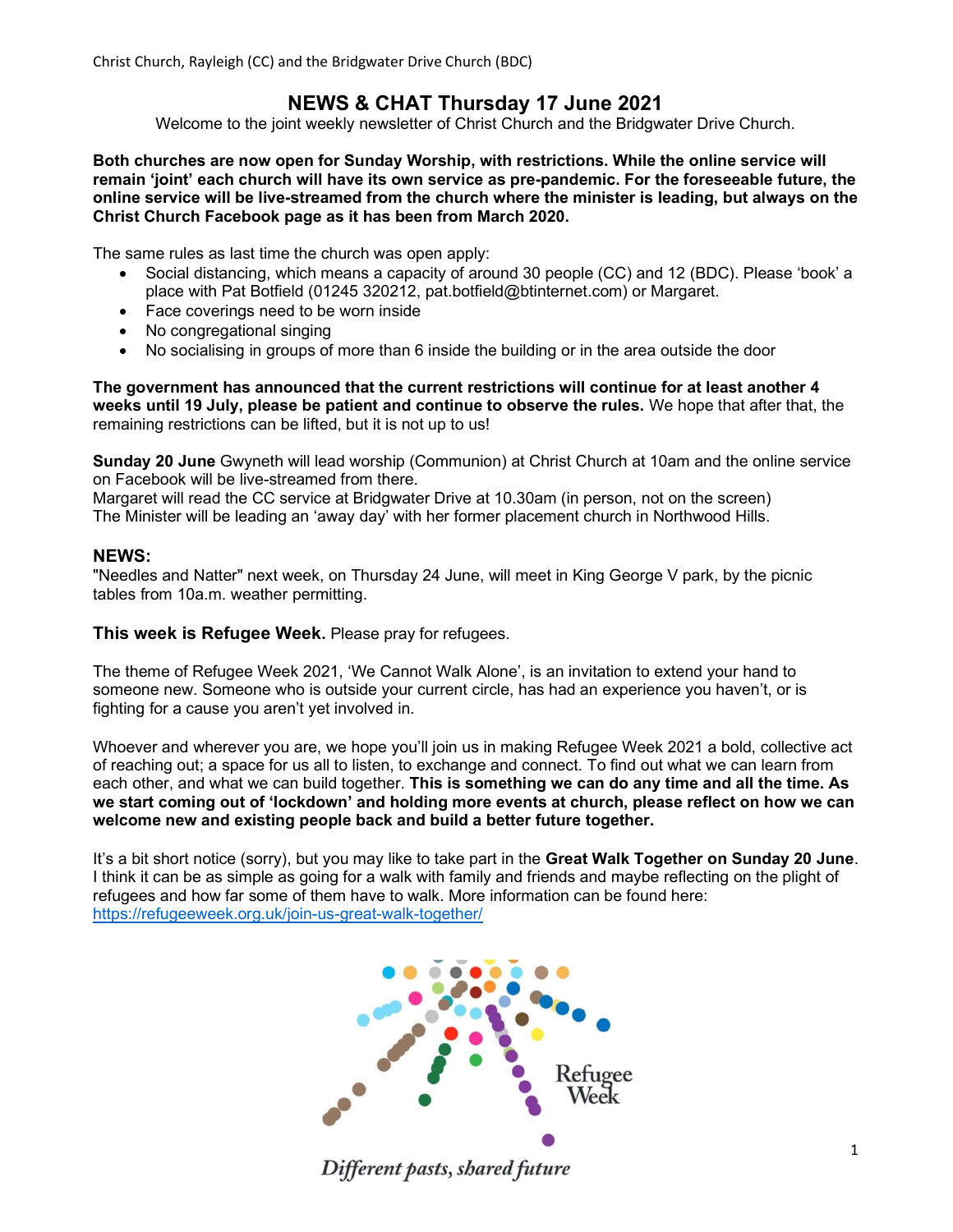And, Simple Acts are everyday actions we can all do to stand with refugees and make new connections in our communities. It won't cost you a penny! https://refugeeweek.org.uk/simple-acts/

- Sing a song
- Watch a film
- Have a chat
- Read a book
- Play a Game
- Walk together



Coincidentally, Pat and I are playing Scrabble this week, so we can tick off one thing on this list!

The Prayer Life Group would like to know how your prayer life has changed during the pandemic and lockdowns (if it has). If you would like to share your experience via News & Chat, please send your comment to Naomi – noemi68\_us@yahoo.com (or minister@christchurchrayleigh.org.uk), or phone. If you would like to share your experience, but not publicly, please contact Gwyneth.

Bible Library – The Prayer Life Group thought it would be nice to have a selection of different versions of the Bible available at the church for house groups, Bible Study and for people to borrow if they would like to look at a different version. This will happen after we hear the government announcement on the next stage of relaxing restrictions. Please be thinking if you have a spare Bible you could donate to this endeavour.

Book Swap – in a similar vein, at the same time as the Bible Library, we would like to set up a Book Swap – bring a book you no longer want, borrow a book you'd like to read. Maybe start a conversation about a book you've read with someone else in the church! Save your books for the Church Book Swap!

### TIPS & IDEAS

This week's 64 Million Artists is brought to us by Element- an organisation that runs creative arts projects with children in care, care leavers, and school students, encouraging participants to build up a positive sense of their own identity, strengths and future ambitions.

### Design your own book cover!

Think about what story you want to tell. What colours, style of text and images might you use? Your design could be based on a story of your own, or you could redesign the cover of your favourite book.

# OTHER DIARY DATES:

Remember, **SCRABBLE** will recommence in July or before. We play one game each month with a different opponent, either in your house or theirs, or in the garden! We each pay £2 towards church funds, which can be given to Pat Botfield along with your scores. There will be a small prize at the end of the year! PLEASE CONTACT PAT asap IF YOU WOULD LIKE TO TAKE PART.

QUIZ SHEETS will resume in July at a cost of £1, available in the church or from Pat.

9-12 July the URC General Assembly will meet online. The business part of the proceedings is only for members of General Assembly, but the Sunday Worship on 11 July at 11am will be available on: The URC website - https://urc.org.uk/ , URC YouTube channel - https://www.youtube.com/user/URCUK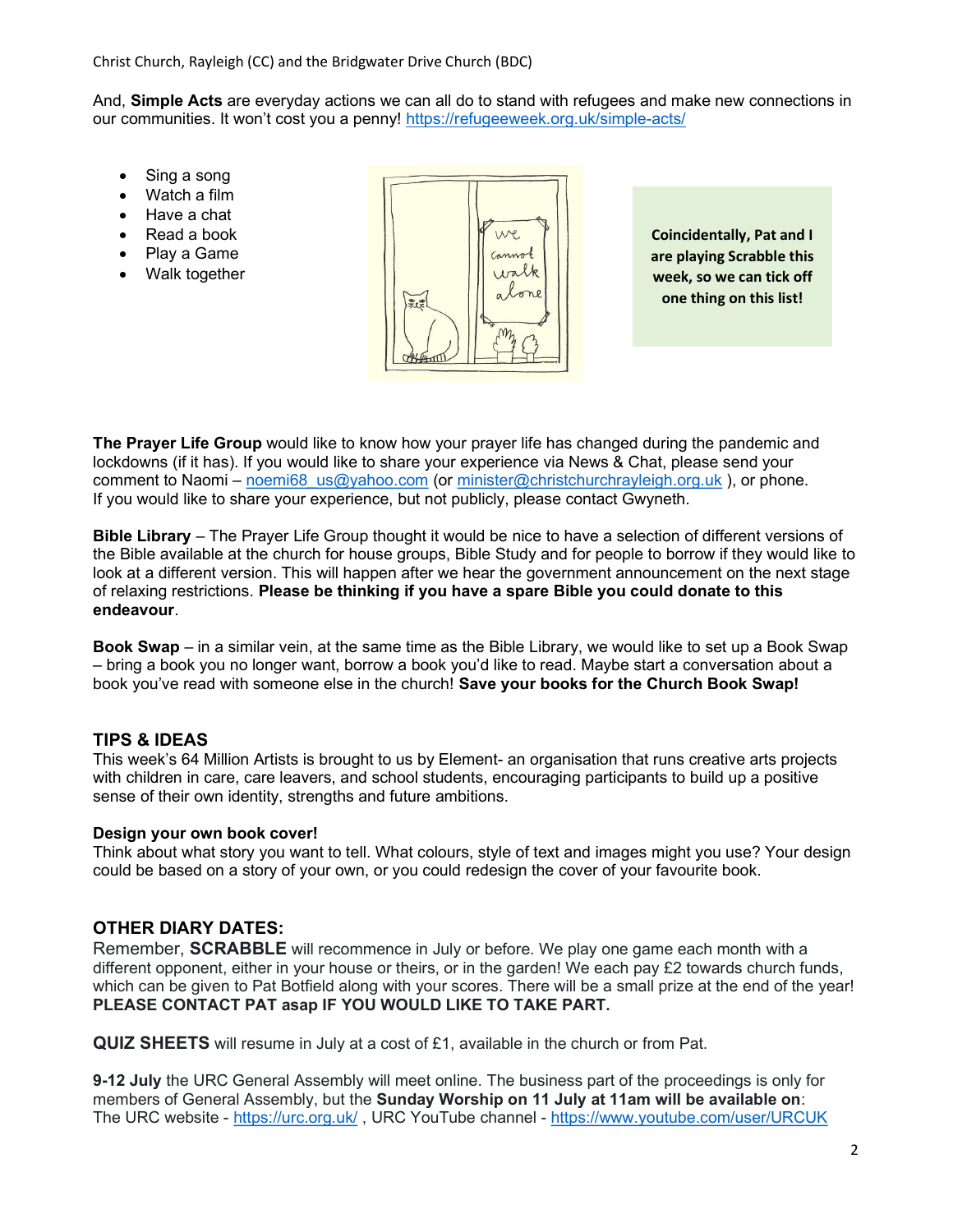Sat. 17 July 2-4pm at Christ Church, Revd Nigel Uden (former Moderator of General Assembly) will lead a session on prayer, incl. how to lead prayers of intercession. Nearer the time, there will be a sign-up sheet at the church. Please let Jean know if you are planning to attend.

How Change Happens 'house group' sessions continue on Thursdays at 7.30pm on Zoom.

https://us02web.zoom.us/j/8334513513?pwd=OTN1UjFhZlNwQlF3OTZheUIwbDRUQT09 Meeting ID: 833 451 3513 Passcode: 112886

### This event is for anyone from BOTH churches

Final session, 6 (tonight) Who makes change?

Opening Activity: How can the church affect change?

Those attending, please bring your idea with you. Everyone else – why not do this exercise anyway and bring your post-it note or piece of paper to church so we can see what people would like to change (e.g. if a lot of people favour one suggestion, we could start a petition or write to our MP as a church, like we did last year on Climate Change).

Everybody in the group write down on a post-it note one important thing they think the church would need to do in order to affect political change. For example: identifying an issue people are passionate about, or researching where the relevant politicians stand on an issue.

Decide which three suggestions are the most important. Once everyone has done this, have a look at which suggestions received the most votes, and discuss why the group thought they were the most important.

# This is the last session in this HG series, so please come with the answers to these questions: What have you learnt? What has inspired you? Think of one word to answer the question "What Happens Next?"

And… come with thoughts on what you would like to do in the next House Group series. (Naomi has one idea – a Bible Study on James).

### Prayer

God of the possible,

Open our eyes to what we can achieve, not in our own strength but yours.

Convict us to care for the issues you care about, knowing no inch of public life is outside of your domain. Inspire us with your Holy Spirit to think creatively, passionately, and practically about what we can do to further your Kingdom on Earth. May your will be done through us, In Jesus' name, Amen

# RESOURCES

Reflections from St Paul's Cathedral by Brother Sam who is a Franciscan brother on 'Sabbath Wisdom for a Post-Pandemic World' https://mailchi.mp/e1321d42dc62/coming-up-from-st-pauls-cathedral-8251028?e=e30a1f608a